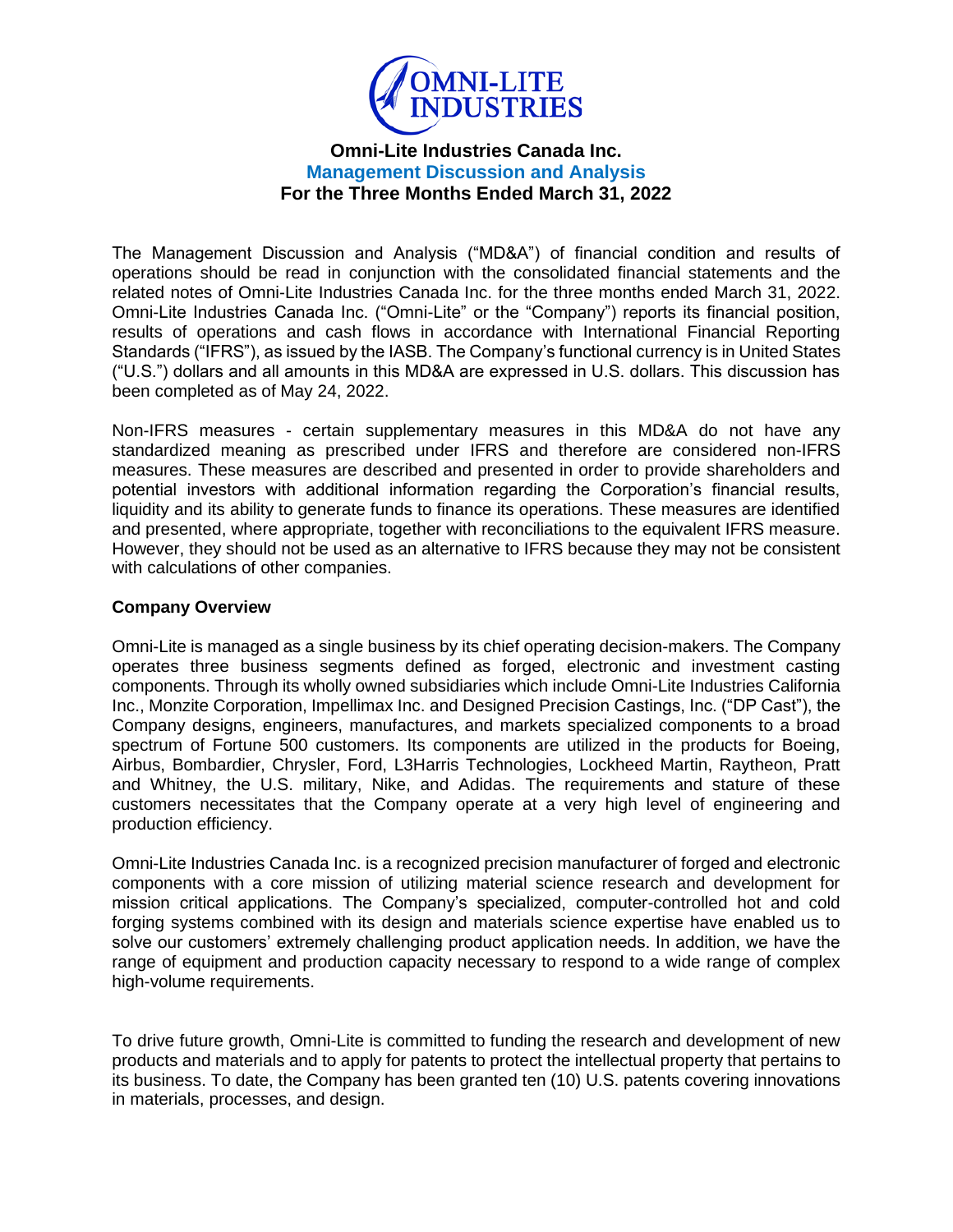## **Selected Consolidated Financial Information**

*All figures are in US dollars except as noted.*

# **Summary of Financial Highlights**

**\_\_\_\_\_\_\_\_\_\_\_\_\_\_\_\_\_\_\_\_\_\_\_\_\_\_\_\_\_\_\_\_\_\_\_\_\_\_\_\_\_\_\_\_\_\_\_\_\_\_\_\_\_\_\_\_\_\_\_\_\_\_\_\_\_\_\_\_\_\_**

|                                                | For the three months<br>ended March 31, | For the three<br>months ended | Increase   |
|------------------------------------------------|-----------------------------------------|-------------------------------|------------|
|                                                | 2022                                    | March 31, 2021                | (Decrease) |
| Revenue                                        | \$2,380,127                             | \$1,269,719                   | 87%        |
| Adjusted EBITDA <sup>(1)</sup>                 | 374.249)                                | (136.815)                     | I69%`      |
| Net loss                                       | 702,841)                                | $\left( 353,861\right)$       | 95%        |
| <b>Diluted EPS</b>                             | \$ (0.05)                               | (0.03)                        |            |
| Diluted weighted average<br>shares outstanding | 15,045,897                              | 11,333,854                    |            |
| Adjusted Free cash flow (1)                    | 154, 129                                | '127,315)                     | N/A        |
| Total assets                                   | 23.076.178                              | 15,139,069                    | 52%        |

## **Results from Operations for the Three Months Ended March 31, 2022**

#### Revenue

For the fiscal three months ended March 31, 2022, Omni-Lite reported revenue of \$2,380,127, an increase of 87% from \$1,269,719 in the fiscal period ended March 31, 2021. The increase in revenue was principally due to the addition of DP Cast in December of 2021 combined with increases in aerospace fasteners and electronic components.

### Cost of Goods Sold

For the three months ended March 31, 2022, cost of goods sold ("COGS") was \$2,379,301 as compared to \$1,237,272 in the three months ended March 31, 2021, or an increase of 92%. The key drivers of the variance comprised of increased manufacturing costs and the inclusion of DP Cast operations that was acquired in late December 2021. Companycontinues to experience under absorption of fixed manufacturing costs and working towards running its manufacturing operations at optimal utilization of its capacity. COGS in the three months ended March 31, 2022 included non-cash depreciation expense, including lease depreciation of approximately \$291,000 as compared to approximately \$250,000 in the three months ended March 31, 2021

### Overhead Expenses

Overhead expenses for the three months ended March 31, 2022, were \$592,543 as compared to \$355,676 for the three months ended March 31,2021, an increase of \$236,867 or 67%. Stock compensation expense increased by approximately \$23,000. Amortization of intangibles increased approximately \$12,000 due to the acquisition of DP Cast. Acquisition related expenses were approximately \$29,000. The remainder of the increase was due principally to the acquisition of DP Cast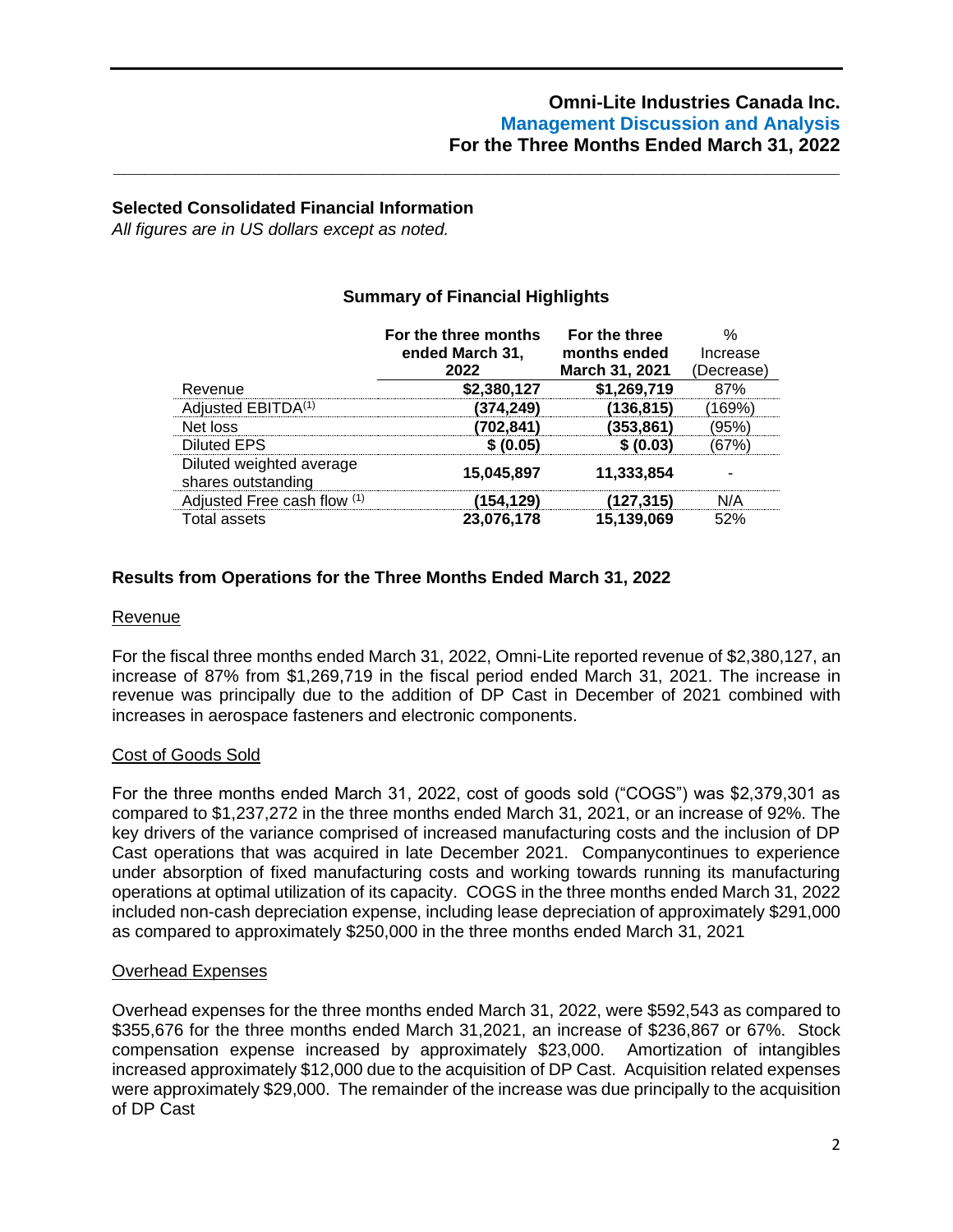## Research and Product Design ("R&D") Expense:

For the three months ended March 31, 2022, R&D expense was \$23,232 as compared to \$49,800 in the three months ended March 31,2021. The decrease was due to a redeployment of expense to manufacturing support.

**\_\_\_\_\_\_\_\_\_\_\_\_\_\_\_\_\_\_\_\_\_\_\_\_\_\_\_\_\_\_\_\_\_\_\_\_\_\_\_\_\_\_\_\_\_\_\_\_\_\_\_\_\_\_\_\_\_\_\_\_\_\_\_\_\_\_\_\_\_\_**

### Other Income/Expense:

Interest income was \$2,656 in the three months ended March 31, 2022, comparable to the year ago fiscal period. Interest expense was \$144,305 in the three months ended March 31, 2022, as compared with \$20,637 in the three months ended March 31, 2021. All this amount was noncash interest expense associated with IFRS 16 lease accounting as compared to \$7,367 in the three months ended March 31, 2021. In the three months ending March 31, 2021, there was an additional \$13,270 of interest expense associated with borrowings under its revolving line of credit facility.

### Income Tax Provision (Credit):

The income tax provision in the three months ended March 31, 2022, was a credit of \$53,757 as compared to a credit of \$26,330 in the three months ended March 31, 2021.

### Net Income/(Loss):

Net loss was \$(702,841) in the three months ended March 31, 2022, as compared to net loss of \$(353,861) in the three months ended March 31, 2022.

### Income/(Loss) Per Share:

Basic loss per share was \$(0.05) in the three months ended March 31, 2022, as compared to (\$0.03) in the three months ended March 31, 2021, based on the weighted average shares outstanding of 15,054,897 compared to 11,333,854 in the three months ended March 31, 2021.

The diluted loss per share was \$(0.05) in the three months ended March 31, 2022, compared to (\$.03) in the three months ended March 31, 2021. At March 31, 2022 the diluted weighted average number of shares was 15,045,897 and 2021 (11,333,854). 1,046,000 (756,000 in 2021) stock options and 1,400,000 (1,200,000 in 2021) warrants were excluded in calculating the weightedaverage number of diluted common shares outstanding, because the Company was in a net loss position and therefore any exercise would be anti-dilutive.

Basic earnings per common share is computed by dividing net income by the weighted average number of common shares outstanding for the year. Diluted per share amounts reflect the potential dilution that could occur if options and warrants to issue common shares were exercised. The treasury stock method is used to determine the dilutive effect of stock options and other dilutive instruments, in accordance with standards approved by the Canadian Institute of Chartered Accountants.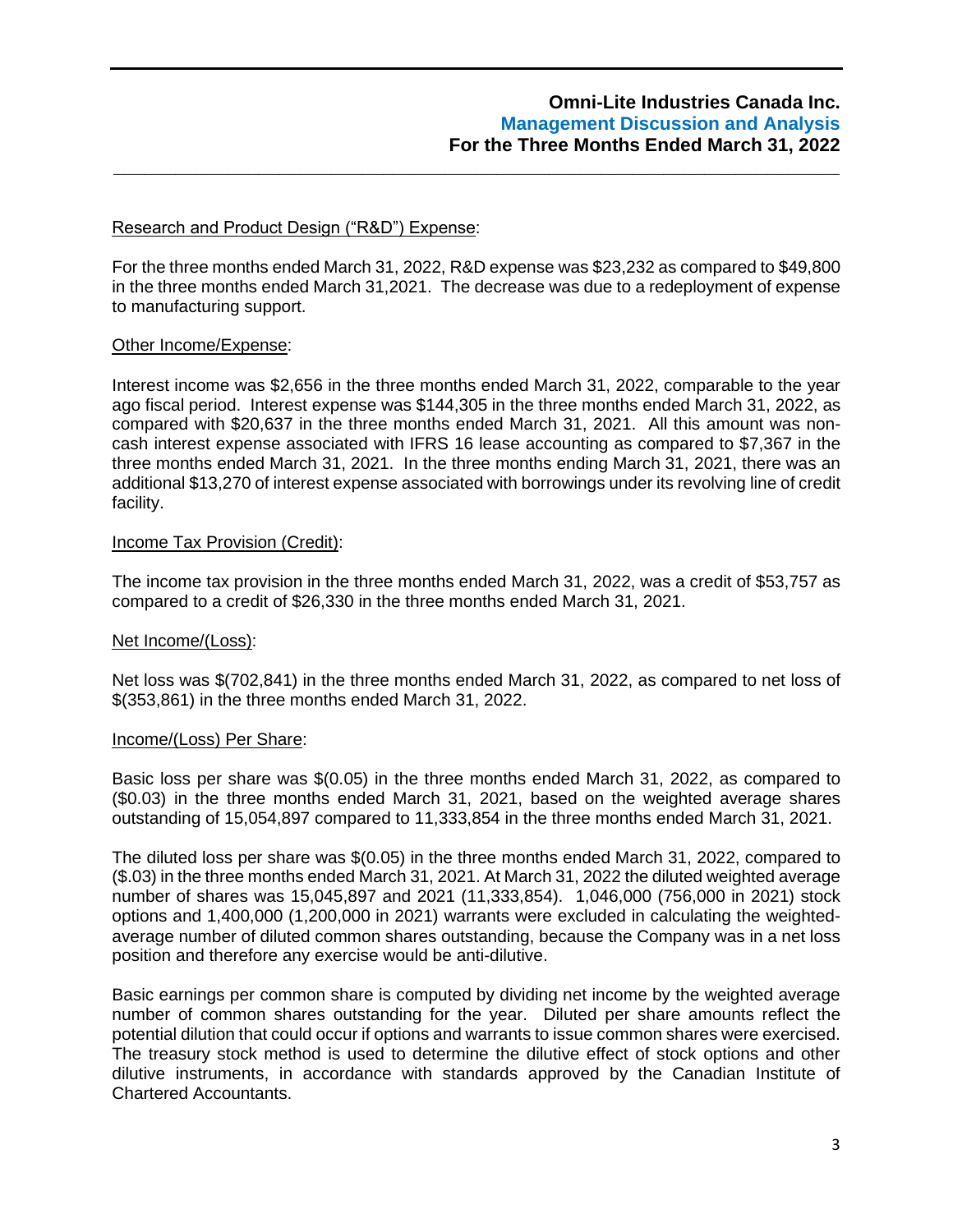#### **Quarterly Information**

The following table summarizes the Company's financial performance over the last eight fiscal quarters. *All figures are in US dollars except as noted.*

**\_\_\_\_\_\_\_\_\_\_\_\_\_\_\_\_\_\_\_\_\_\_\_\_\_\_\_\_\_\_\_\_\_\_\_\_\_\_\_\_\_\_\_\_\_\_\_\_\_\_\_\_\_\_\_\_\_\_\_\_\_\_\_\_\_\_\_\_\_\_**

|                                              | <b>Mar 31.</b><br>2022 | Dec 31.<br>2021 | Sept 30.<br>2021 | Jun 30.<br>2021 | Mar 31.<br>2021 | Dec 31.<br>2020 | Sep 30,<br>2020 | Jun 30,<br>2020 |
|----------------------------------------------|------------------------|-----------------|------------------|-----------------|-----------------|-----------------|-----------------|-----------------|
| Revenue                                      | \$2,380,127            | \$1,662,224     | \$1,630,801      | \$1,200,122     | \$1,269,719     | \$1,284,720     | \$1,630,536     | \$1,623,650     |
| Adjusted<br>EBITDA <sup>(1)</sup>            | (374, 249)             | (450, 037)      | (65, 877)        | (257, 582)      | (134, 815)      | (615,708)       | (271, 539)      | (142, 622)      |
| <b>Net</b><br>Income<br>(Loss)               | (702, 841)             | 522.993         | (204, 479)       | (447,750)       | (353, 861)      | 142.664         | (410, 265)      | (263, 414)      |
| <b>EPS</b><br>(Loss) -<br>Basic              | \$(0.05)               | \$0.05          | \$(0.02)         | \$(0.04)        | \$(0.03)        | \$0.02          | \$(0.04)        | \$(0.02)        |
| Adjusted<br>Free Cash<br>Flow <sup>(1)</sup> | (154, 129)             | (3, 777)        | (236, 177)       | (93, 464)       | (127, 315)      | 220.589         | (216, 730)      | 321,042         |
|                                              |                        |                 |                  |                 |                 |                 |                 |                 |

As Omni-Lite's management measures the performance of the Company by certain metrics, including,<sup>)</sup> Adjusted EBITDA<sup>(1)</sup> and Adjusted Free Cash Flow<sup>(1.)</sup>. The calculation of Adjusted EBITDA<sup> $(1)$ </sup> on a 12-month rolling basis is set out in the following table.

|                              | March 31, 2022 | March 31, 2021 |
|------------------------------|----------------|----------------|
| Net (loss)                   | \$ (820, 141)  | \$ (884, 877)  |
| Add:                         |                |                |
| Depreciation                 | 816,349        | 1,038,406      |
| Amortization of intangibles  | 89,879         | 74,667         |
| Share based compensation     | 144,920        | 96,383         |
| Cash acquisition expenses    | 433,586        |                |
| Mark to market adjustment    | 62,250         |                |
| Accounts receivable bad debt |                |                |
| recovery                     | (5, 504)       | (35,990)       |
| Repayment of lease liability | (291,225)      | (215,434)      |
| Interest expense             | 242,727        | 70,251         |
| Interest income              | (10, 625)      | (10, 625)      |
| Other expense(income)        | 20,320         | 44,339         |
| (Recovery) Provision for     |                |                |
| income tax                   | 337,600        | (522,104)      |
| PPP loan forgiveness         | (399,587)      | (819,700)      |
| Gain on sale of land and     |                |                |
| building                     | (1,767,177)    |                |
| Adjusted EBITDA (1)          | \$(1,147,746)  | \$(1,164,684)  |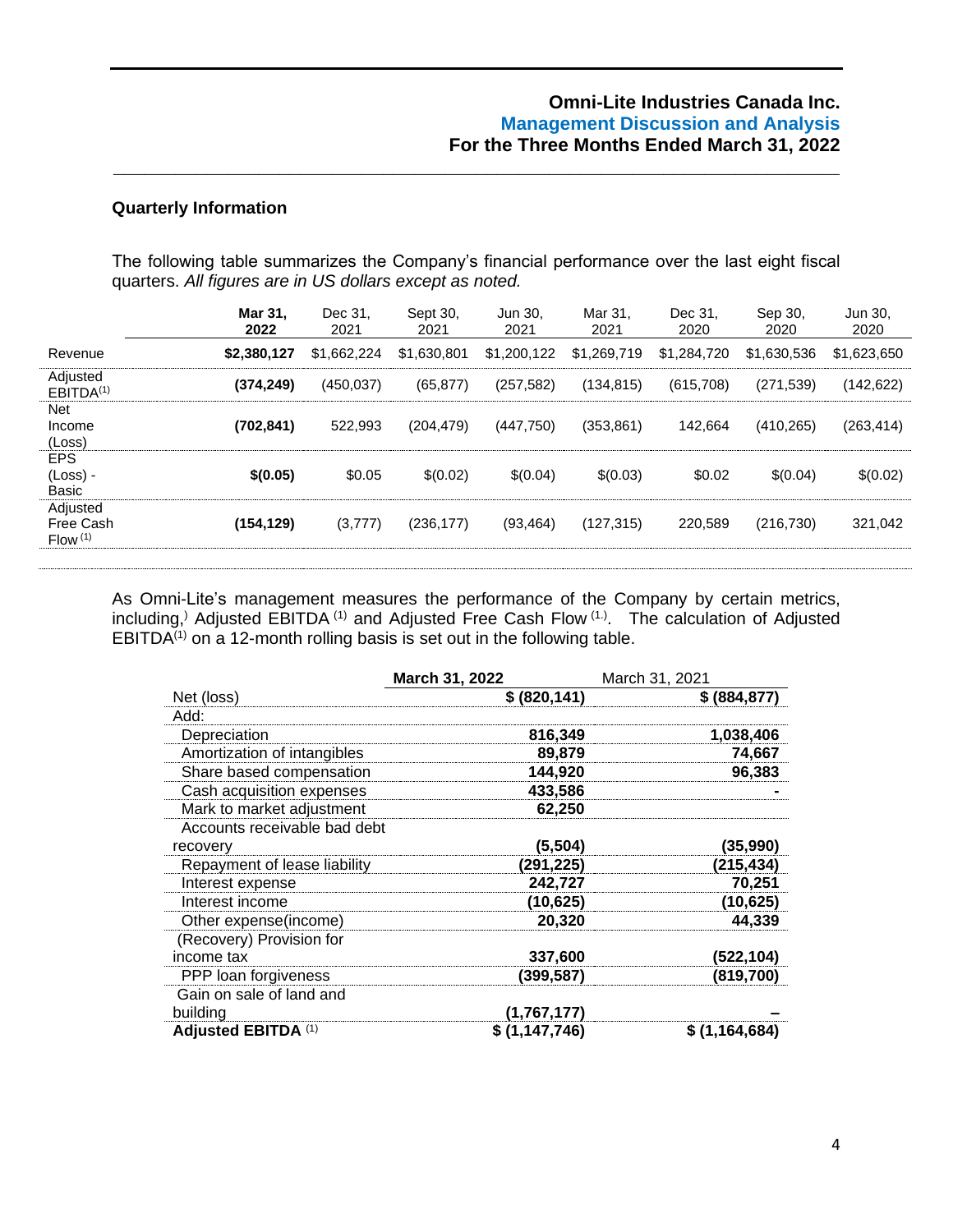$<sup>(1)</sup>$  Adjusted EBITDA is a non-IFRS financial measure defined as earnings before interest income,</sup> interest expense, taxes, depreciation, amortization, stock-based compensation, gains (losses) on sale of assets, and non-recurring items, if any. Free Cash Flow is a non-IFRS financial measure defined as cash flow from operations minus capital expenditures. Adjusted Free Cash Flow is a non-IFRS financial measure defined as Free Cash Flow excluding, if any, gains (losses) on sale of assets, and non-recurring items. These are non-IFRS financial measures, as defined herein, and should be read in conjunction with IFRS financial measures. The non-IFRS financial measures as used herein may not be comparable to similarly titled measures reported by other companies. We believe the use of Adjusted EBITDA, Free Cash Flow and Adjusted Free Cash Flow along with IFRS financial measures enhances the understanding of our operating results and may be useful to investors in comparing our operating performance with that of other companies and estimating our enterprise value. Adjusted EBITDA, Free Cash Flow and Adjusted Free Cash Flow are also useful tools in evaluating the operating results of the Company given the significant variation that can result from, for example, the timing of capital expenditures and the amount of working capital in support of our customer programs and contracts. We use Adjusted EBITDA, Free Cash Flow and Adjusted Free Cash Flow internally to evaluate the operating performance of the Company, to allocate resources and capital, and to evaluate future growth opportunities.

**\_\_\_\_\_\_\_\_\_\_\_\_\_\_\_\_\_\_\_\_\_\_\_\_\_\_\_\_\_\_\_\_\_\_\_\_\_\_\_\_\_\_\_\_\_\_\_\_\_\_\_\_\_\_\_\_\_\_\_\_\_\_\_\_\_\_\_\_\_\_**

The components of Adjusted Free Cash Flow are as follows:

|                                           | For the three  | For the three  |
|-------------------------------------------|----------------|----------------|
|                                           | months ended   | months ended   |
|                                           | March 31, 2022 | March 31, 2021 |
| Cash flow from operating activities       | \$40,652       | \$(124, 815)   |
| Purchase of property, plant and equipment | (224, 092)     | (2,500)        |
| Acquisition costs                         | 29,311         |                |
| Free Cash Flow                            | \$(154, 129)   | \$(127, 315)   |

The components of Adjusted Free Cash Flow on a 12-month rolling basis are as follows:

|                                           | For the twelve | For the twelve |
|-------------------------------------------|----------------|----------------|
|                                           | months ended   | months ended   |
|                                           | March 31, 2022 | March 31, 2021 |
| Cash flow from operating activities       | \$ (661, 723)  | \$215,134      |
| Purchase of property, plant and equipment | (552, 041)     | (17, 548)      |
| Capitalized rent expense                  | 292,631        |                |
| Acquisition costs                         | 433,586        |                |
| Free Cash Flow                            | \$ (487, 547)  | \$200,586      |

### **Liquidity and Capital Resources**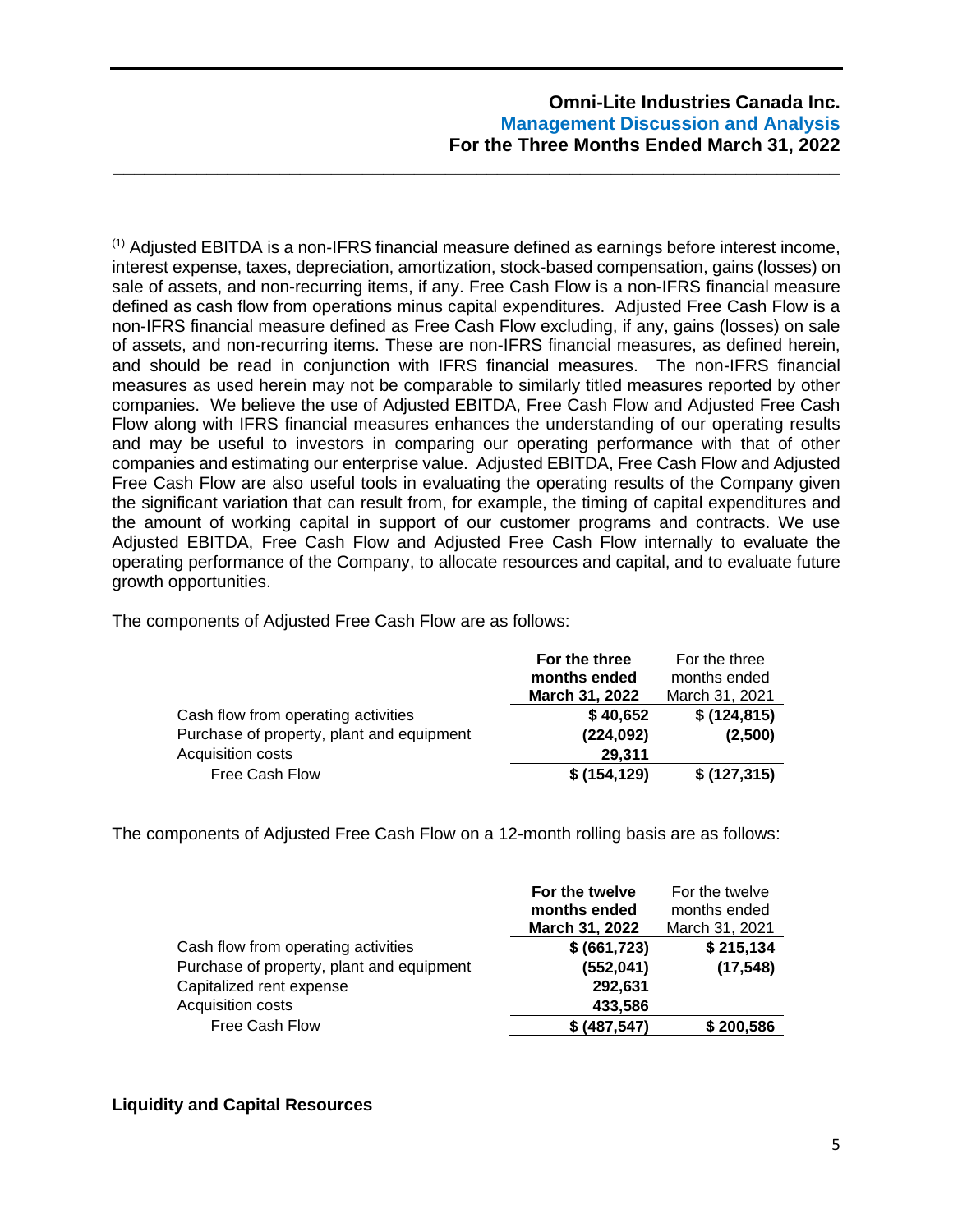The following table summarizes the Company's cash flows by activity and cash on hand:

**\_\_\_\_\_\_\_\_\_\_\_\_\_\_\_\_\_\_\_\_\_\_\_\_\_\_\_\_\_\_\_\_\_\_\_\_\_\_\_\_\_\_\_\_\_\_\_\_\_\_\_\_\_\_\_\_\_\_\_\_\_\_\_\_\_\_\_\_\_\_**

|                                              | For the three         | For the three  |
|----------------------------------------------|-----------------------|----------------|
|                                              | months ended          | months ended   |
|                                              | <b>March 31, 2022</b> | March 31, 2021 |
| Net cash from (used) in operating activities | \$40,652              | \$(127, 156)   |
| Net cash (used) from in financing activities | (72, 820)             | 344,466        |
| Net cash from(used) in investing activities  | 761,790               | 680            |
| Translation gain (loss)                      | 26,584                |                |
| Net increase (decrease) in cash              | 756,206<br>S          | 217,990<br>S.  |
| Cash at the beginning of the period          | \$2,418,301           | \$1,542,405    |
| Cash at the end of the period                | \$3,174,507           | \$1,760,395    |

### Cash Flows from Operations

For the three months ended March 31, 2022, cash flow from operations was a source of \$40,652 as compared to a use of \$127,156 in the three months ended March 31, 2021. Net income for the three months ended March 31, 2022, after non-cash items was a use of approximately \$314,000, as compared to a use of approximately \$104,000 in the three months ended March 31, 2021. We generated approximately \$354,000 for working capital in the three months ended March 31, 2022, as compared to a use of approximately \$23,000 in the three months ended March 31, 2021.

### Cash Flows from Financing Activities

Cash used for financing activities was \$(72,820) in the three months ended March 31, 2022, as compared to a source of \$344,466 for the three months ended March 31, 2021. In the three months ended March 31, 2022, the Company used approximately \$173,000 for lease payments and entered into a lease of approximately \$97,000 for the purchase of manufacturing equipment. In the three months ended March 31, 2021, the Company received approximately \$400,000 in proceeds from the Paycheck Protection 2 Program, which were forgiven in December 2021, and used approximately \$58,000 for lease payments.

### Cash Flow from Investing Activities

The Company used approximately \$224,000 for process improvement manufacturing equipment and generated proceeds of approximately \$985,000 from the sale of 1.0 million shares of common stock in a private placement transaction. In the first quarter of 2021, the Company used \$2,500 for capital expenditures and generated \$3,200 from the sale of equipment.

The Company's liquidity needs can be met through a variety of sources including cash on hand, cash provided by operations, and access to Paycheck Protection Program funding under the U.S. government CARES Act. Under the CARES Act, the Company borrowed \$399,578 in the fiscal year ended 2021. The Company has been notified by the Small Business Administration that it has met the requirements for forgiveness and the full amount of the \$399,587 loan borrowed has been forgiven.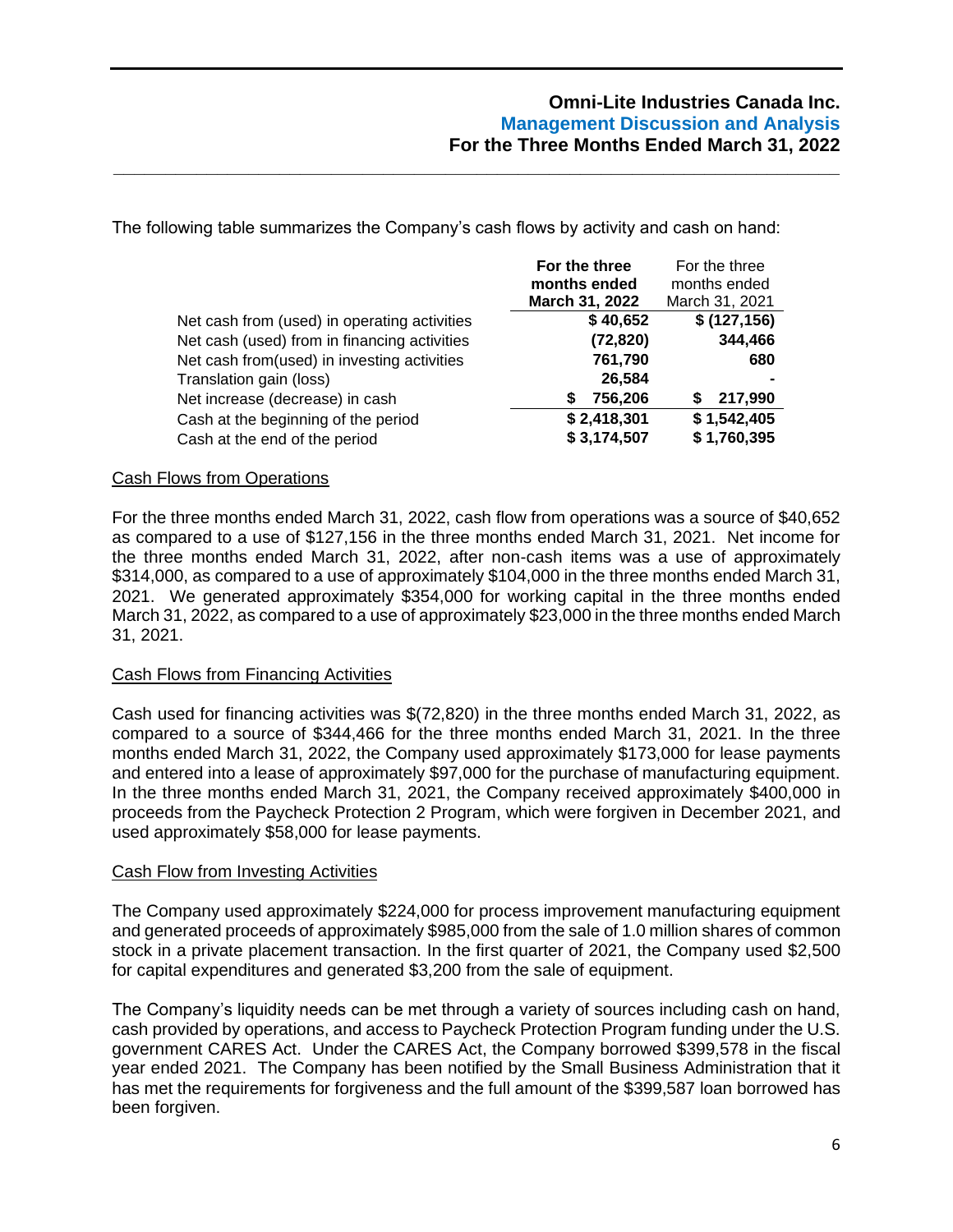The Company maintains a \$3.0 million revolving credit line with City National Bank (the "Credit Agreement") with no outstanding borrowings at March 31, 2022. The Credit Agreement accrues interest at the US Prime Rate and matures in December 31, 2022. The Credit Agreement is secured by the Company's accounts receivable, inventory, property, plant and equipment, and general intangibles. Under the Credit Agreement, the Company has agreed to certain conditions and financial covenants including tangible net worth, debt service coverage, and loan to value measures. At March 31, 2021, the Company received a waiver for its debt service covenant.

**\_\_\_\_\_\_\_\_\_\_\_\_\_\_\_\_\_\_\_\_\_\_\_\_\_\_\_\_\_\_\_\_\_\_\_\_\_\_\_\_\_\_\_\_\_\_\_\_\_\_\_\_\_\_\_\_\_\_\_\_\_\_\_\_\_\_\_\_\_\_**

The Company has leases for manufacturing and office space at its two manufacturing locations. One lease, expiring in March 2021 was renewed through March 2026. In December 2021, the Company sold its building located in Cerritos, California in a sale leaseback transaction. The lease is for a period of 10 years with a 10-year renewal option. The Company recognized a lease liability of \$4,054,405 and a gain on sale of \$1,767,177. The Company prepaid \$292,631 of rent payments which have been excluded in the measurement of the lease liability.

The proceeds from the sale leaseback transaction were used to repay the borrowings under the Company's Credit Agreement and for the acquisition of DP Cast. The discount rate applied to the lease is 9%. In addition to lease payments the Company pays annual operating costs consisting of insurance, real estate taxes and facility maintenance costs of approximately \$219,235. In the first quarter of 2022 the Company entered into a lease to purchase equipment in the amount of \$97,229.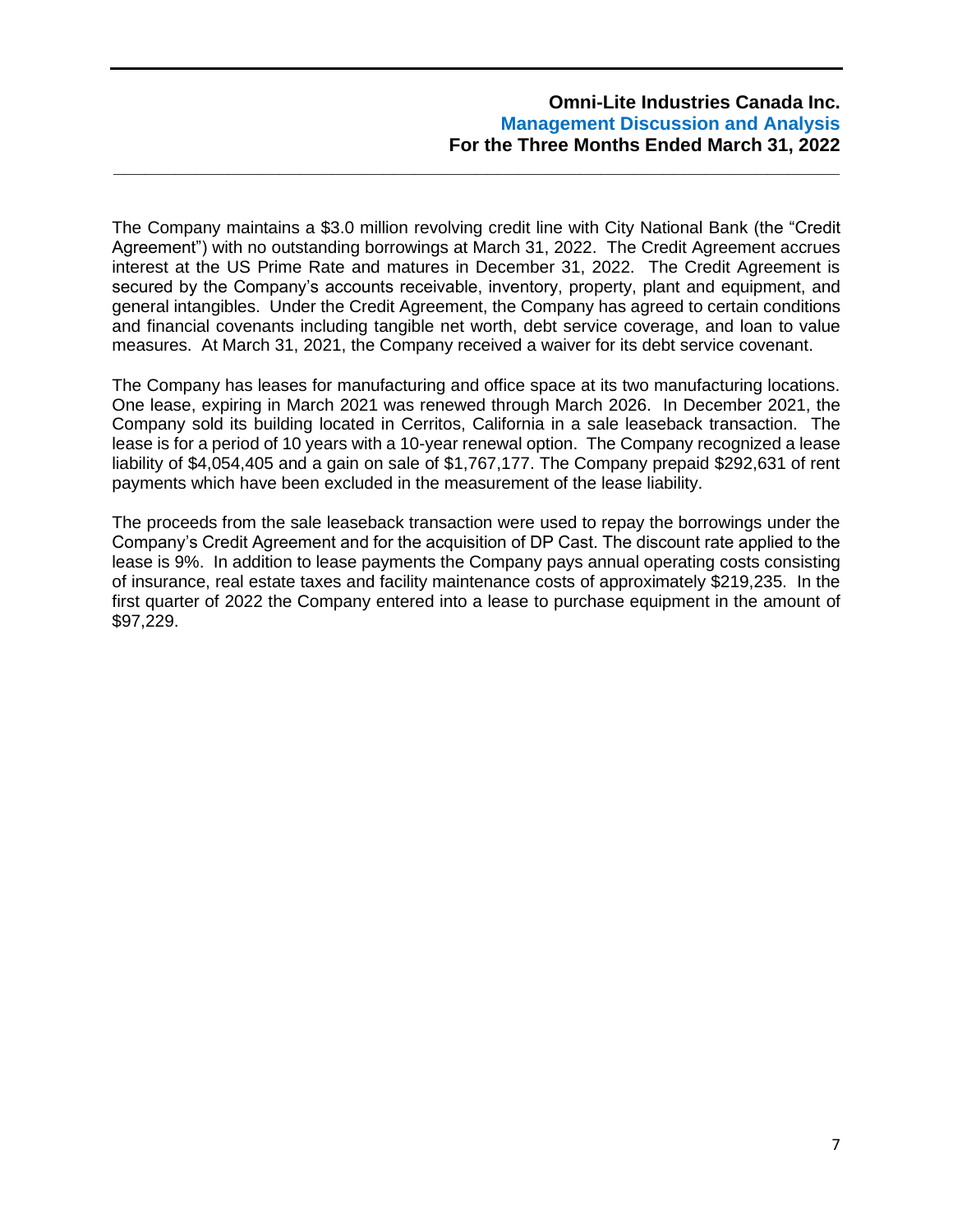The Company's lease liabilities are as follows:

|                               |   | 2021       | 2021         |  |
|-------------------------------|---|------------|--------------|--|
| Opening balance January 1     |   | S          | \$<br>90,535 |  |
|                               |   | 6,537,256  |              |  |
| Lease addition                |   | 97,229     | 272,965      |  |
| Lease payments                |   | (173, 049) | (58, 121)    |  |
| Interest on lease liability   |   | 144,583    | 7,368        |  |
| <b>Currency Translation</b>   |   | 27,488     |              |  |
| Lease liability end of period | S | 6,633,229  | \$312,747    |  |
| Less current portion          |   | 324,899    | 99,823       |  |
| Long term portion             |   | 6,308,330  | 212,924      |  |

**\_\_\_\_\_\_\_\_\_\_\_\_\_\_\_\_\_\_\_\_\_\_\_\_\_\_\_\_\_\_\_\_\_\_\_\_\_\_\_\_\_\_\_\_\_\_\_\_\_\_\_\_\_\_\_\_\_\_\_\_\_\_\_\_\_\_\_\_\_\_**

In the first quarter of 2022 the Company entered into a lease to purchase equipment in the amount of \$97,229. The discount rate applied to this lease was 7.4% which was the discount rate implied in the lease terms. During 2021, the leases for a warehouse in California and the manufacturing office in New Hampshire were amended and extended for an additional five-year period. The lease amendments were considered lease modifications, with the remeasured lease liability and associated right of use asset balances each increasing by \$595,759.

In December 2021, the Company sold its building located in Cerritos California in a sale leaseback transaction. The lease is for a period of 10 years with a 10-year renewal option. The Company recognized a lease liability of \$4,054,405 and a gain on sale of \$1,767,177. The Company prepaid \$292,631 of rent payments which have been excluded in the measurement of the lease liability. The proceeds were used to repay the Company's bank indebtedness and for the acquisition of DP Cast.

The Company has entered into leases for its manufacturing and office space as follows:

| Location                 | <b>Type</b>                 | Liability       | <b>Expires</b>                                                                              | Entered/<br><b>Renewed</b>  |
|--------------------------|-----------------------------|-----------------|---------------------------------------------------------------------------------------------|-----------------------------|
| Cerritos, California     | Manufacturing<br>and office | \$<br>4,093,328 | December 2031 with a<br>10-year extension option<br>which management<br>expects to exercise | Entered<br>December<br>2021 |
| Cerritos, California     | Warehouse                   | 313,531         | June 2026                                                                                   | Renewed<br>June<br>2021     |
| Brampton, Ontario        | Manufacturing<br>and office | 1,899,046       | December 2026 with a 5-<br>year extension option<br>which management<br>expects to exercise | Entered<br>December<br>2021 |
| Nashua,<br>New Hampshire | Manufacturing<br>and office | 235,809         | March2026                                                                                   | Renewed<br>March<br>2021    |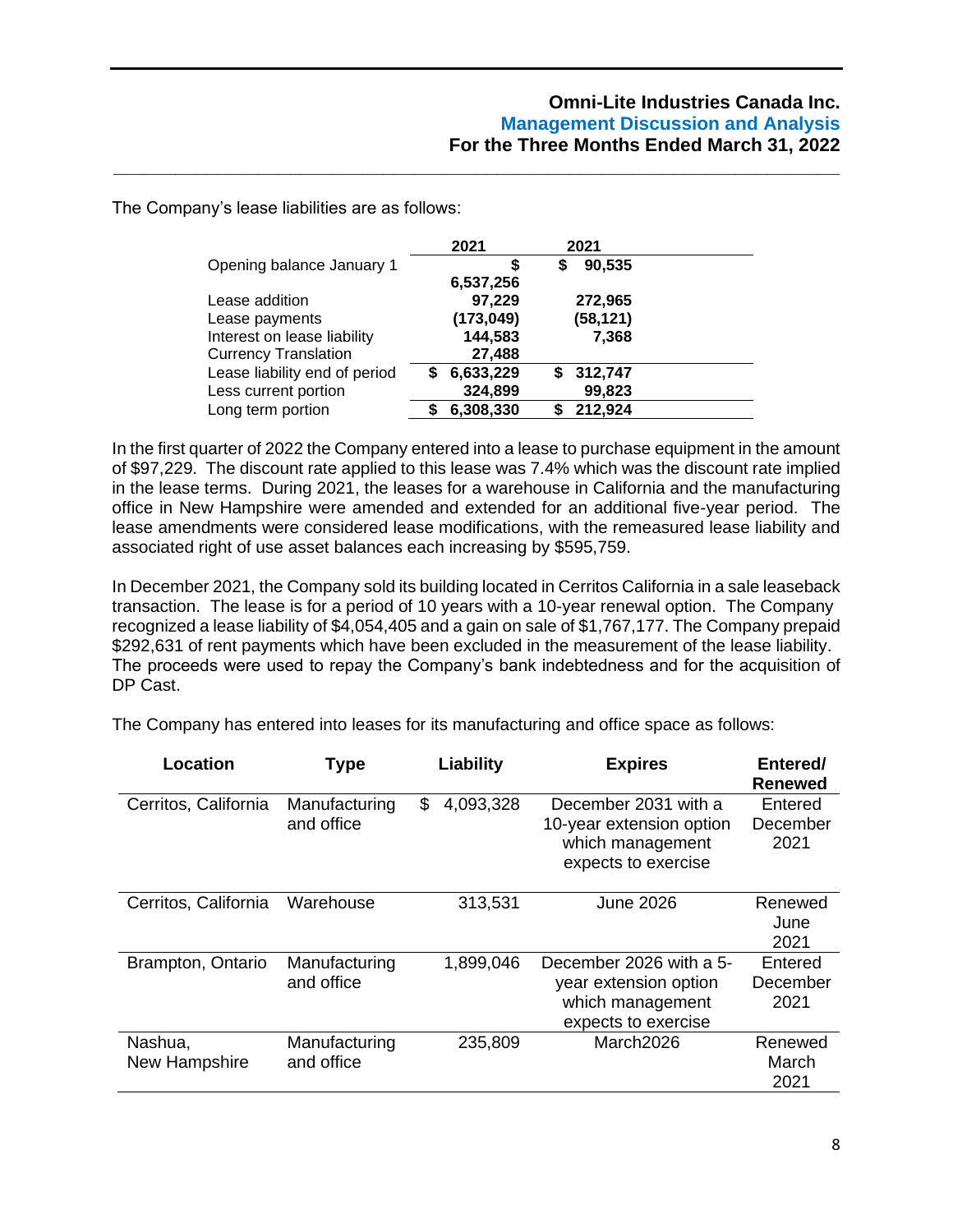| Brampton, Ontario | Equipment<br>purchase | 91,515      | February 2026 | Entered<br>February<br>2022 |
|-------------------|-----------------------|-------------|---------------|-----------------------------|
|                   |                       | \$6,633,229 |               |                             |

**\_\_\_\_\_\_\_\_\_\_\_\_\_\_\_\_\_\_\_\_\_\_\_\_\_\_\_\_\_\_\_\_\_\_\_\_\_\_\_\_\_\_\_\_\_\_\_\_\_\_\_\_\_\_\_\_\_\_\_\_\_\_\_\_\_\_\_\_\_\_**

The incremental borrowing rate used to calculate the lease liabilities was 9%. Additionally, the Company is responsible for all building operating costs including real estate taxes and insurance. The total estimated annual amount of real estate taxes and insurance included in the financial statements is approximately \$219,235 document (2021 - \$22,000). These costs are recorded in cost of sales.

|                           | <b>California</b> | <b>Nashua</b> | <b>Ontario</b> | Total   |
|---------------------------|-------------------|---------------|----------------|---------|
| <b>Real Estate Taxes</b>  | 137,066           |               | 46.016         | 183,081 |
| <b>Building Insurance</b> | 6.327             |               |                | 6.327   |
| Total Common Area         |                   | 22,000        | 7.826          | 29,826  |
|                           | 143,393           | 22,000        | 53,842         | 219,235 |

Future minimum lease payments are as follows:

| 2022      | 634,503<br>S. |
|-----------|---------------|
| 2023      | 890,257       |
| 2024      | 890,046       |
| 2025      | 902,591       |
| 2026      | 785,787       |
| 2027-2031 | 3,493,750     |
| Total     | \$7,596,934   |
|           |               |

# **Related Party Transactions and Balances**

During the three months ended March 31, 2022, the Company had the following related party transactions and balances not disclosed elsewhere in these condensed consolidated financial statements:

| California Nanotechnologies:                                                                                                                                         | 2022     | March 31, December 31,<br>2021   |
|----------------------------------------------------------------------------------------------------------------------------------------------------------------------|----------|----------------------------------|
| i. A loan receivable including accrued interest in the<br>amount of \$1,203,813 which is due on demand. Of this<br>amount, \$1,194,346 accrues interest at 2.89% per |          |                                  |
| annum. The loan is secured by all the assets of California                                                                                                           | <b>S</b> | - \$<br>$\overline{\phantom{a}}$ |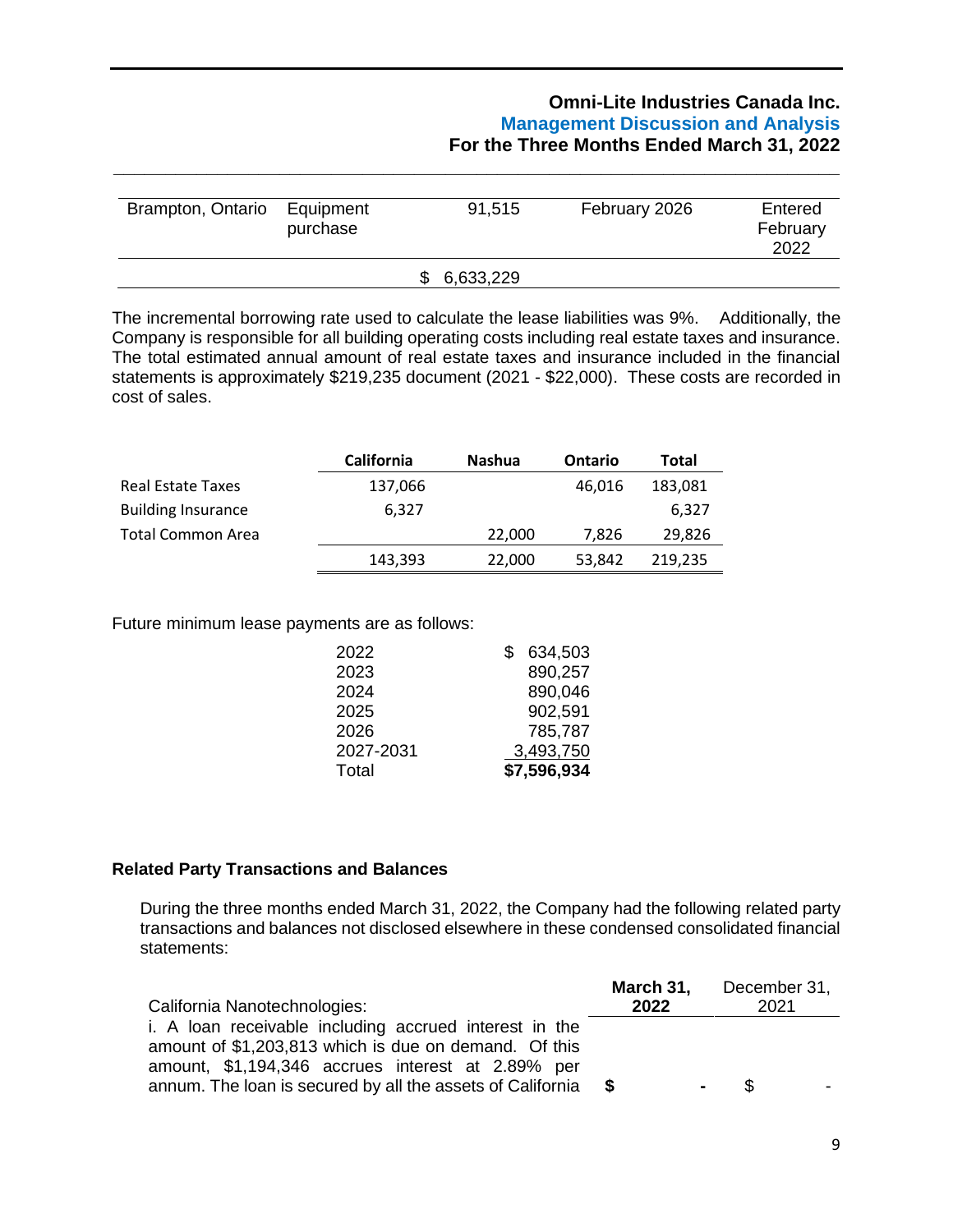| Nanotechnologies Corp., a subsidiary of California Nano.<br>This loan receivable is fully reserved.                                                                                                                                                                                                                                                 |              |              |
|-----------------------------------------------------------------------------------------------------------------------------------------------------------------------------------------------------------------------------------------------------------------------------------------------------------------------------------------------------|--------------|--------------|
| ii. The Company has provided a guarantee on the bank<br>debt held by California Nanotechnologies Corp. The bank<br>debt consists of a term loan with a balance of<br>approximately \$113,000 (\$143,000 at December 31,<br>2021).                                                                                                                   |              |              |
| iii. On March 31, 2020, the bank called California<br>Nanotechnologies' line of credit of \$250,000, which was<br>guaranteed by the Company. Omni-Lite repaid this<br>amount on their behalf and has a loan receivable with<br>interest at the prime rate plus 1% from California<br>Nanotechnologies Corp. This amount has been fully<br>reserved. |              |              |
| Has an unsecured interest free loan receivable from an<br>employee forgiven after five years of service time, related<br>to the acquisition of property with a maturity date in 2022.                                                                                                                                                               | 20,000       | 20,000       |
| Provided four grants (December 31, 2020– four) related<br>to the purchases of hybrid/electric cars under the<br>Company's Greenhouse Gas Reduction Incentives for<br><i>Employees</i> program in the amount of \$5,000 each. The                                                                                                                    |              |              |
| two grants mature in 2023.                                                                                                                                                                                                                                                                                                                          | 10,000       | 10,000       |
| Reserve for earned grants                                                                                                                                                                                                                                                                                                                           | (19,000)     | (16,000)     |
| Total due from related parties                                                                                                                                                                                                                                                                                                                      | \$<br>11,000 | \$<br>14,000 |
| Current portion                                                                                                                                                                                                                                                                                                                                     |              |              |
| Long-term portion                                                                                                                                                                                                                                                                                                                                   | \$<br>11,000 | \$<br>14,000 |

**\_\_\_\_\_\_\_\_\_\_\_\_\_\_\_\_\_\_\_\_\_\_\_\_\_\_\_\_\_\_\_\_\_\_\_\_\_\_\_\_\_\_\_\_\_\_\_\_\_\_\_\_\_\_\_\_\_\_\_\_\_\_\_\_\_\_\_\_\_\_**

# **Outstanding Share Capital**

As of March 31, 2022:

- 15,412,564 Common Shares issued and outstanding
- 1,046,000 Share Options outstanding 464,238 exercisable 1,400,000 Warrants outstanding - 492,500 exercisable

### **Capital Disclosures**

The objective for managing the Company's capital structure is to ensure that the Company has the financial capacity, liquidity and flexibility to fund expansion projects and product development efforts. The capital structure of the Company consists of cash and equity comprised of issued capital, contributed surplus and retained earnings. The Company generally relies on operating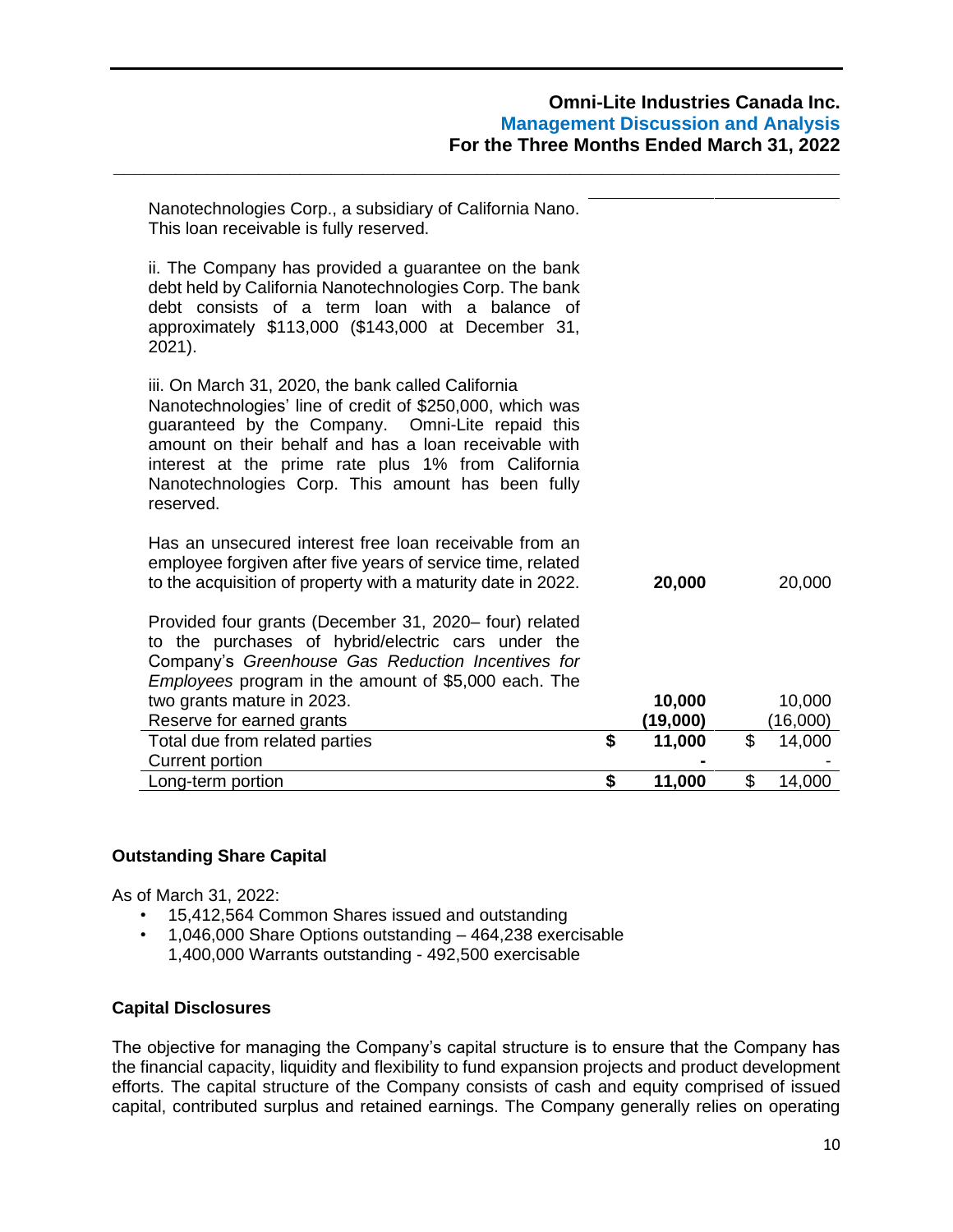cash flows and its revolving line of credit to fund the expansion and product development. The Company's financing needs depend on the timing of expected net cash flows from new products and sales of current products. This requires the Company to maintain financial flexibility and liquidity. The Company's capital management policies are aimed at, maintaining an appropriate balance between short-term borrowings, long-term debt and shareholder's equity, maintaining sufficient undrawn committed credit capacity to provide liquidity, ensuring ample covenant room to draw credit lines as required and ensuring the Company maintains a credit rating that is appropriated for their circumstances. The Company monitors the leverage in its capital structure by reviewing the ratio of net debt to cash flow from operating activities and interest coverage ratios.

**\_\_\_\_\_\_\_\_\_\_\_\_\_\_\_\_\_\_\_\_\_\_\_\_\_\_\_\_\_\_\_\_\_\_\_\_\_\_\_\_\_\_\_\_\_\_\_\_\_\_\_\_\_\_\_\_\_\_\_\_\_\_\_\_\_\_\_\_\_\_**

The current ratio defined as the current assets divided by current liabilities at March 31, 2022, was 4.4, as compared to 3.6 at December 31, 2021. On December 31, 2021, the Line of Credit borrowing were classified as a current liability.

### **Segment Information**

|                                       |           |                 | Inter-      |   |            |
|---------------------------------------|-----------|-----------------|-------------|---|------------|
| United                                |           |                 | corporate   |   |            |
| <b>States</b>                         | Canada    | <b>Barbados</b> | elimination |   | Total      |
| The Three Months Ended March 31, 2022 |           |                 |             |   |            |
| \$1,377,596                           |           |                 |             | S | 2,380,127  |
|                                       | 1.002.581 |                 |             |   |            |
| (277, 411)                            |           |                 |             |   | (702, 841) |
|                                       | (425.430) |                 |             |   |            |
| 6.455.740                             | 7.476.911 |                 |             |   | 13,932,651 |
|                                       |           |                 |             |   |            |
|                                       |           |                 |             |   |            |
| \$1.269.719                           |           |                 |             | S | 1,269,719  |
| (283,072)                             | (70, 876) |                 |             |   | (353, 948) |
| 6,664,639                             | 3,326,740 |                 |             |   | 9,991,379  |
|                                       |           |                 |             |   |            |

#### **Financial Instruments**

Financial instruments of the Company consist of cash, accounts receivable, due from related parties, investment, accounts payable and accrued liabilities, and bank indebtedness.

There have been no transfers during the period between Levels 1 and 2.

|                                          | March 31, 2022        |                   | December 31, 2021 |             |  |  |
|------------------------------------------|-----------------------|-------------------|-------------------|-------------|--|--|
|                                          | <b>Carrying Value</b> | <b>Fair Value</b> | Carrying Value    | Fair Value  |  |  |
| At FVTPL                                 |                       |                   |                   |             |  |  |
| Cash                                     | \$3,174,507           | 3,174,507<br>S.   | \$2,418,301       | \$2,418,301 |  |  |
| <b>At FVOCI</b>                          |                       |                   |                   |             |  |  |
| Investment                               | 480,551               | 480.551           | 426,288           | 426,288     |  |  |
| At Amortized cost                        |                       |                   |                   |             |  |  |
| Accounts receivable                      | 1,691,002             | 1,691,002         | 2,352,189         | 2,352,189   |  |  |
| Due from related parties                 | 11,000                | 11,000            | 14,000            | 14,000      |  |  |
| Accounts payable and accrued liabilities | 1,254,551             | 1,254,551         | 1,889,564         | 1,889,564   |  |  |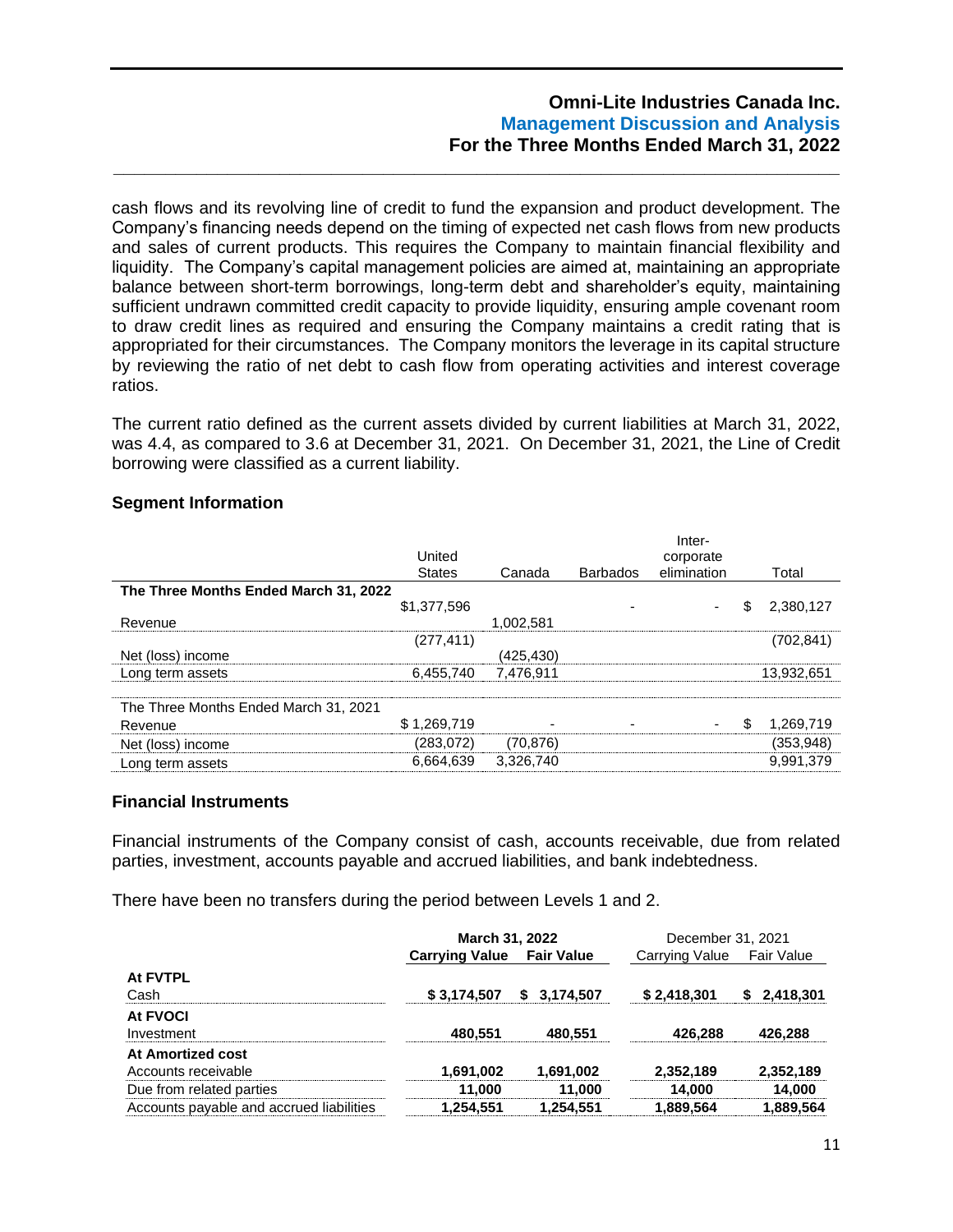| $- \cdot$<br><br>1.0.0111<br>$\overline{\phantom{0}}$<br> |  |
|-----------------------------------------------------------|--|
| Bank                                                      |  |

**\_\_\_\_\_\_\_\_\_\_\_\_\_\_\_\_\_\_\_\_\_\_\_\_\_\_\_\_\_\_\_\_\_\_\_\_\_\_\_\_\_\_\_\_\_\_\_\_\_\_\_\_\_\_\_\_\_\_\_\_\_\_\_\_\_\_\_\_\_\_**

The carrying values of accounts receivable, accounts payable and accrued liabilities approximate their fair value due to their short-term nature.

The carrying value of the Company's due from related parties approximate their fair values due to the amounts being due on demand, and the carrying value of bank indebtedness approximates fair value due to a market rate of interest being charged.

The Company holds various forms of financial instruments. The nature of these instruments and the Company's operations exposes the Company to various risks. The Company manages its exposure to these risks by operating in a manner that minimizes its exposure to the extent practical. The Company does not use off statement of financial position contracts to manage these risks.

The carrying values of bank indebtedness approximates its fair value due to the market rate of interest applied.

## **Asset Protection**

As Omni-Lite's revenues increase, the Company becomes subject to increasing interest from corporations that would like to imitate the successes that have been achieved. The Company has and will continue to aggressively protect itself through a variety of means that include:

- Patent and trademark protection The Company protects novel ideas and processes developed at Omni-Lite by filing with the U.S. Patent and Trademark Office.
- Confidentiality agreements These agreements prevent employees and third parties from sharing any information considered proprietary with unauthorized individuals or companies.

Of particular significance is the fact that Omni-Lite has received ten (10) patents.

### **Risk Factors**

### Capability to Deliver Results

Omni-Lite's results are dependent on a number of factors including customer demand, market cycle, the Company's continued success in materials and production methods, foreign exchange rates, effective marketing, retention of management and operational expertise, and continued access to the financial markets.

### Economic Factors

The Company's business and operating performance is subject to economic forces beyond its control, such as changes in consumer preferences, spending patterns, government fiscal budget and appropriations and general economic conditions.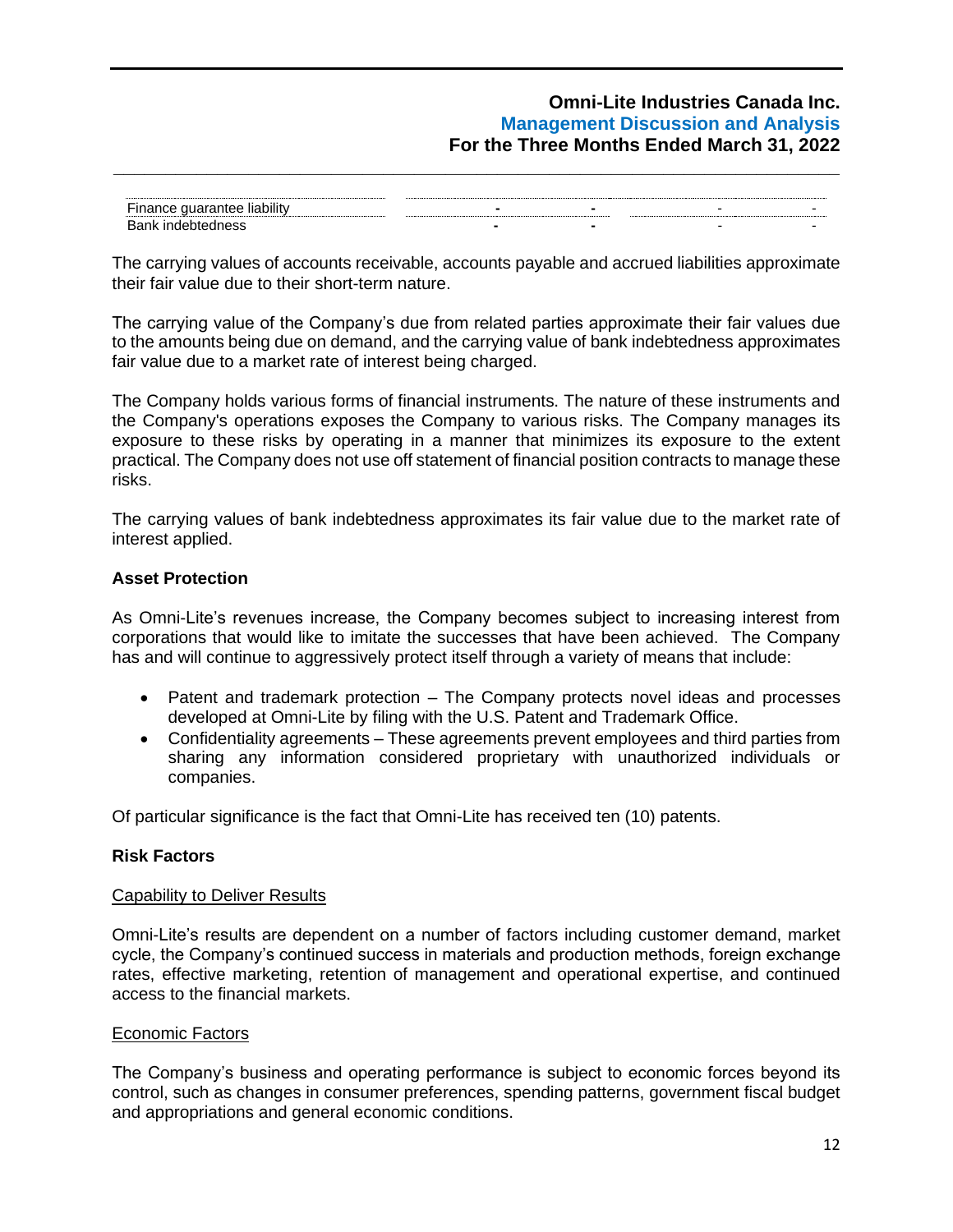### Business Risk Factors

Other risks include those recognized by companies within the manufacturing sector and include:

**\_\_\_\_\_\_\_\_\_\_\_\_\_\_\_\_\_\_\_\_\_\_\_\_\_\_\_\_\_\_\_\_\_\_\_\_\_\_\_\_\_\_\_\_\_\_\_\_\_\_\_\_\_\_\_\_\_\_\_\_\_\_\_\_\_\_\_\_\_\_**

- 1. Market Cycle The Company's revenues are dependent on industries such as the aerospace, defense, and specialty automotive and sports and recreational sectors that may experience cyclical changes in demand. The Company minimizes its risk by diversifying its customer base.
- 2. Technology Improvements in materials and processing methods developed by others, which Omni-Lite does not adopt or license may provide other companies with a greater competitive position. Omni-Lite strives to remain at the forefront of material science and progressive forging by continuing to invest in research and development. As part of this strategy, Omni-Lite was the co-founder and remains a significant shareholder of California Nanotechnologies Corp. ("CNO"). CNO was established to undertake advanced nanotechnology and related material science research and to lead in future scientific and commercialization programs.
- 3. Revenue Growth The Company's revenue may not grow at the same rate as historically shown and there may not be suitable projects and programs identified for the Company to undertake.
- 4. Raw Material Costs Supply and demand dictates the price of the raw materials utilized by Omni-Lite. Certain raw materials can only be obtained from a few suppliers. Delays or increased costs may be associated with obtaining these raw materials. Material costs are managed by ordering economical lot sizes but may increase if supplies become limited.
- 5. Customer Supplied Material Certain customers provide their own raw material. Delays may result if the customer's raw material is not supplied on a timely basis to the Company.
- 6. Employee Costs The cost of labor may increase, as competition for qualified employees in the Southern California and New England areas is generally strong. Labor costs are managed by including employees in the stock option and bonus plan and by increasing efficiency through advanced technology.
- 7. Key Personnel The success of the Company and its ability to continue to carry on operations is dependent upon its ability to retain the services of certain key employees and members of its board of directors. The loss of their services to the Company may have a materially adverse effect on the Company. The Company has a stock option plan for directors, management and employees as a method of attraction, motivation and retention of key personnel.
- 8. Quality Issues Quality issues by us or our suppliers could result in shipping delays. The Company is AS 9100 and ISO 9001:2015 certified.
- 9. Manufacturing Facilities If the Company suffered a loss to its manufacturing facilities due to catastrophe, its operations could be adversely impacted. The Company's facilities are subject to catastrophic loss due to fire, flood, terrorism or other, natural or man-made disasters. In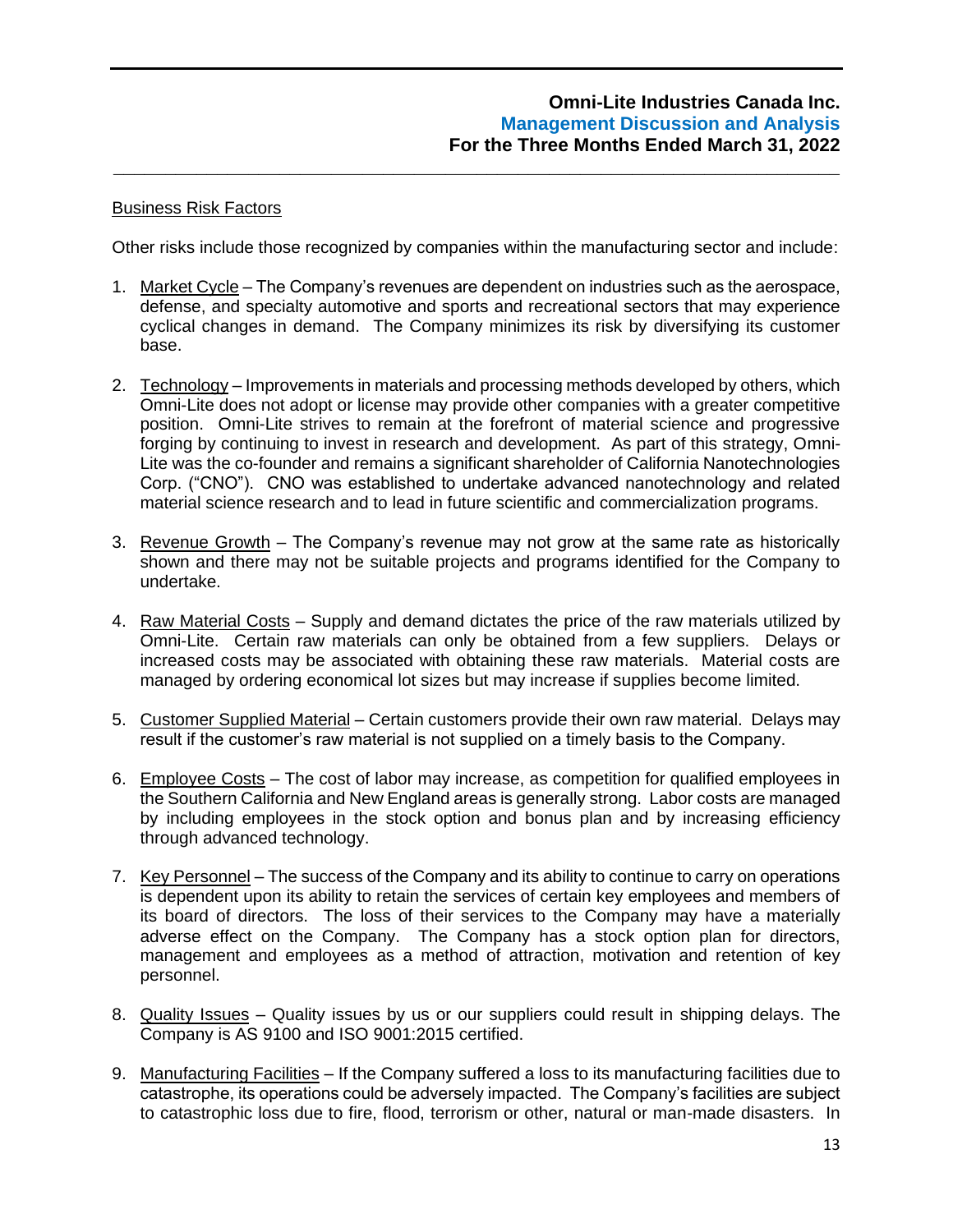particular, due to its locations, the facilities could be subject to a severe loss caused by earthquake or other natural disasters. See also "14. Covid-19 Pandemic" risk factor below.

**\_\_\_\_\_\_\_\_\_\_\_\_\_\_\_\_\_\_\_\_\_\_\_\_\_\_\_\_\_\_\_\_\_\_\_\_\_\_\_\_\_\_\_\_\_\_\_\_\_\_\_\_\_\_\_\_\_\_\_\_\_\_\_\_\_\_\_\_\_\_**

- 10. Development Efforts Many of the Company's products are complex and require long development times before entering the production phase. Typical lead times may range from four months to eighteen months depending on the complexity of the component. The long lead-time may delay the profitability of the project.
- 11. Political Turmoil The Company's business dealings are international. Changes in governments or policies may cause delays or restrictions that may affect the operating results.
- 12. Taxation Matters As any Company, at times, certain tax strategies could be challenged by local taxation authorities. Until the time frame for reassessment has been statute barred or the taxation authorities have reviewed and not objected to the tax filings, there is always the possibility that a reassessment can occur.
- 13. Inability to Obtain Adequate Financing At times, the Company's growth strategy and working capital needs may require it to borrow funds from lending institutions. If it is unable to obtain adequate financing, it may not be able to fund its operations.
- 14. COVID-19 Pandemic The ongoing implications of the novel coronavirus (COVID-19 virus) pandemic on our business, results of operations, daily operations, financial condition and liquidity, which may include, among other things, reduction in customer production and development contracts and programs, delays or deferrals in the awarding or funding of customer programs and contracts, potential increases in vendor and commodity or raw material costs, closures of or reduced operating hours at our affected manufacturing facilities, our ability to implement strategic and operational growth plans, adverse effects on the health of our employees, our financial results, and may also include potential inability to obtain supplies or alternative suppliers and vendors, increased direct and indirect labor costs, increased costs to protect and maintain the safety of our manufacturing and administrative facilities, and our ability to comply with covenants under our revolving credit agreement.
- 15. Interest Rate Risk The Company's line of credit facility may fluctuate in value as a result of the change in market price. The floating rate debt is subject to interest rate cash flow risk, as the required cash flows to service the debt will fluctuate as a result of changes in market rates. As of March 31, 2022, and December 31, 2021, the Company had no borrowing and no interest rate risk.
- 16. Foreign Currency Risk The Company has foreign currency exposure through its DP Cast subsidiary which has a functional currency of Canadian dollars. The Company manages its foreign currency risk through natural hedges of its current asset and current liability positions where possible.
- 17. Other Price Risk The Company has financial instruments that may fluctuate in value as a result of changes in market price. The Company has an investment in common shares of CNO. This investment is recorded on the consolidated statements of financial position at fair value as of the statement of financial position date with changes from the prior period's fair